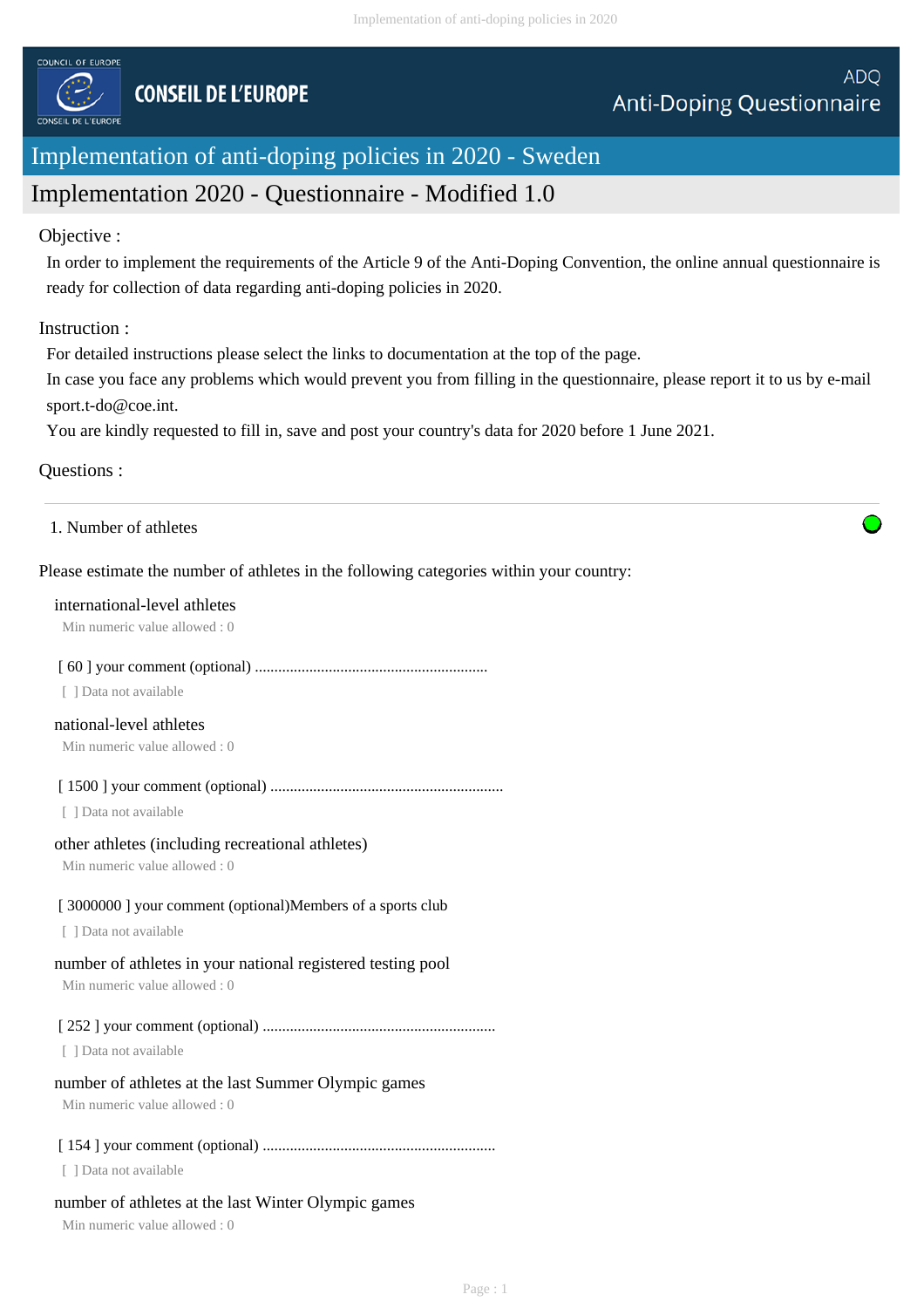| [ ] Data not available                                                                                                                     |
|--------------------------------------------------------------------------------------------------------------------------------------------|
| number of athletes at the last Summer Paralympic games                                                                                     |
| Min numeric value allowed: 0                                                                                                               |
|                                                                                                                                            |
| [ ] Data not available                                                                                                                     |
| number of athletes at the last Winter Paralympic games<br>Min numeric value allowed: 0                                                     |
|                                                                                                                                            |
| [ ] Data not available                                                                                                                     |
| 2. Doping definition                                                                                                                       |
| What is the definition of "doping in sport" used in your country?                                                                          |
|                                                                                                                                            |
|                                                                                                                                            |
|                                                                                                                                            |
|                                                                                                                                            |
| 3. Doping list                                                                                                                             |
| Which list of banned pharmacological classes of doping agents and doping methods (i.e. Prohibited List) is implemented in<br>your country? |
| [X] Prohibited List, as adopted by the Executive Committee of WADA. Your comment (optional)                                                |
| [ ] List of banned pharmacological classes of doping agents and doping methods, as adopted by the Monitoring Group (T-DO). Your            |
| [ ] Prohibited List, as adopted by the Conference of Parties of the International Convention against Doping in Sport (UNESCO). Your        |
|                                                                                                                                            |
| 4. Additional doping lists                                                                                                                 |
| For the purposes of restricting availability of doping substances, are there other lists than those defined in the question 3?             |
| (X) Yes, please specify: By national law                                                                                                   |
|                                                                                                                                            |
| 5. Anti-doping laws                                                                                                                        |
| Are there any anti-doping laws in your country?                                                                                            |
|                                                                                                                                            |
|                                                                                                                                            |

[ ] No. Your comment (optional) ............................................................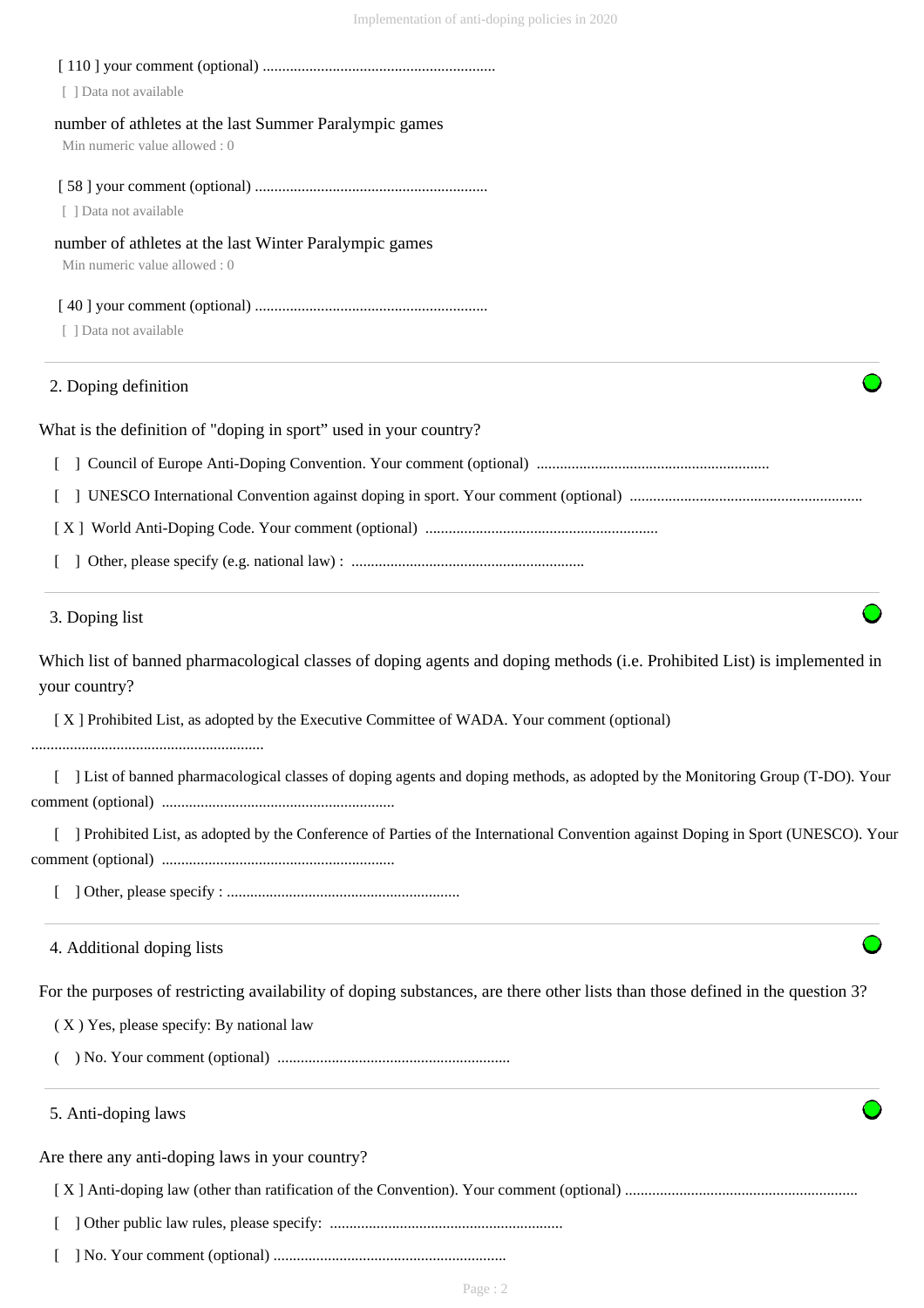### 6. National Anti-Doping Organisation (NADO)

What is the legal status of your national anti-doping organisation? Please upload the statutes, if possible

- ( ) Public authority. Your comment (optional) ............................................................
- ( ) Non-governmental organisation. Your comment (optional) ............................................................
- ( X ) Private company. Your comment (optional) ............................................................

( ) National Olympic Committee acting as a NADO. Your comment (optional) ............................................................

( ) Other, please specify : ............................................................

#### 7. NADO activities

Which of the activities below are conducted by your national anti-doping organisation? Please upload the organisational chart, if possible

|                                                | Yes. Your comment<br>(optional) | No, please specify which<br>organisation is in charge |
|------------------------------------------------|---------------------------------|-------------------------------------------------------|
| Co-ordination of action by public authorities  |                                 | $(X)$ Government                                      |
| Co-ordination of the fight against trafficking |                                 | $(X)$ Government                                      |
| Testing (doping control)                       | (X)                             |                                                       |
| Results management                             | (X)                             |                                                       |
| Disciplinary procedures                        | (X)                             |                                                       |
| Education and/or information                   | (X)                             |                                                       |
| Research                                       | (X)                             |                                                       |

#### 8. Funding of anti-doping programme

#### What was the annual budget of the NADO for the 2020 calendar year?

Min numeric value allowed : 0

#### [ 37000000 ] amountSEKCurrency

[ ] Data not available

#### 9. Funding sources

How is the NADO funded? Please select all that apply and indicate an estimate in percentages:

[ ] Government95%

[ ] National Lottery programme ............................................................ %

- [ ] National Olympic Committee (NOC) ............................................................ %
- [ ] Other sports organisation(s) ............................................................ %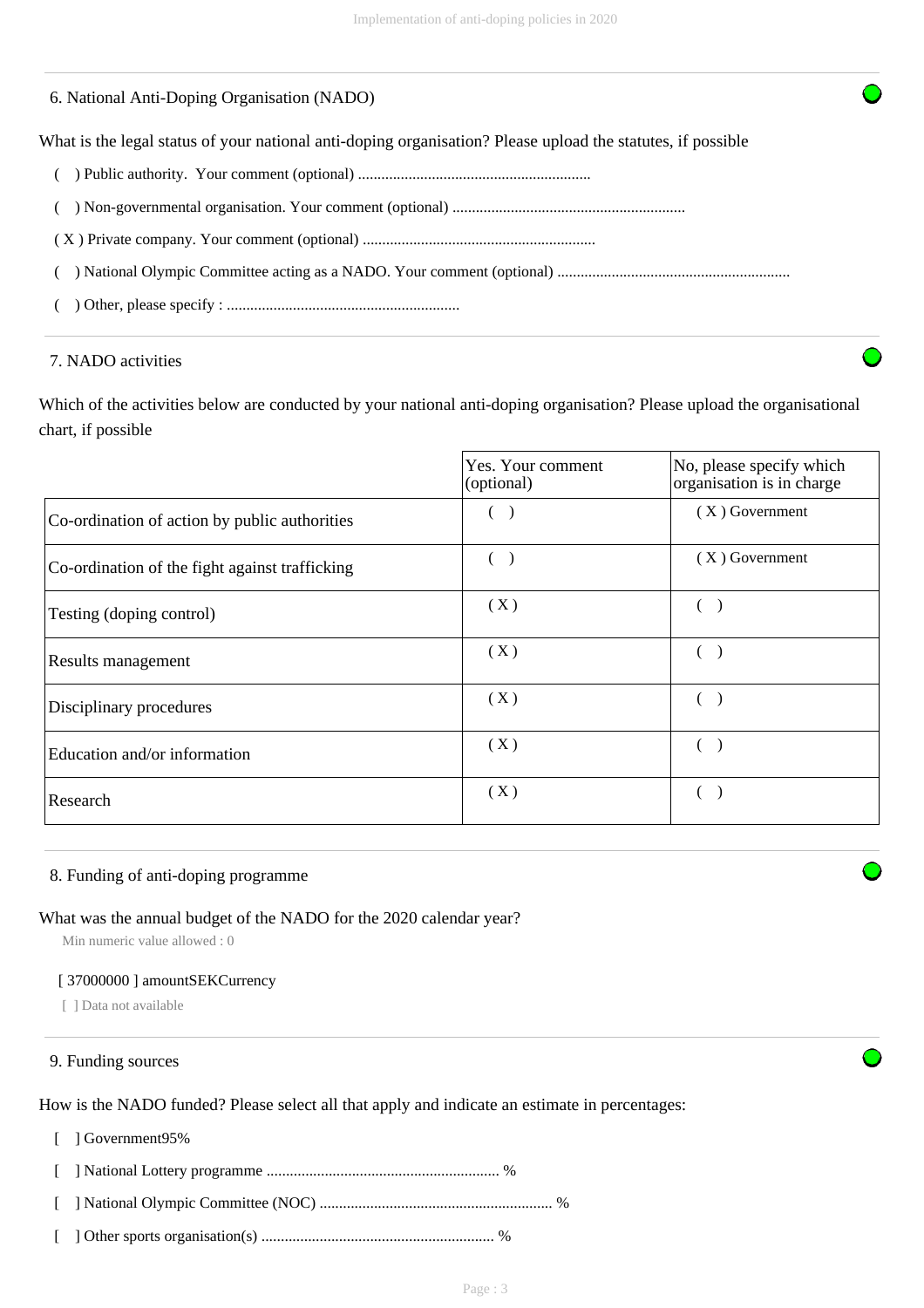| ] Fee for service5%                                                                                                                                       |
|-----------------------------------------------------------------------------------------------------------------------------------------------------------|
|                                                                                                                                                           |
|                                                                                                                                                           |
| 10. Distribution of funding                                                                                                                               |
| What percentage of NADO's annual budget is put towards the following core programs?                                                                       |
| [22] Testing (including equipment, transportation, sample collection personnel fees)                                                                      |
| [21] Sample analysis                                                                                                                                      |
| [5] Investigations                                                                                                                                        |
| [10] Education                                                                                                                                            |
| [0] Research                                                                                                                                              |
| [5] Results Management/Legal                                                                                                                              |
| [2] Therapeutic Use Exemptions (TUEs)                                                                                                                     |
| [ ] Data not available                                                                                                                                    |
| 11. Other funding for the anti-doping programme                                                                                                           |
| Are other institutions funding any parts of the national anti-doping programme (e.g. laboratories, research, WADA<br>contribution, Unesco Voluntary Fund) |
|                                                                                                                                                           |
| $(X)$ No                                                                                                                                                  |
| 12. Sport budget                                                                                                                                          |
| What amount has been allocated to sport from the State budget through the national ministry responsible for sport for the year<br>2020?                   |
| [2000000000] amountSEK currency / other information<br>[ ] Data not available                                                                             |
| 13. Limiting public funding to organisations                                                                                                              |
| Is public funding withheld from organisations that do not comply with anti-doping regulations and related legal instruments?                              |
|                                                                                                                                                           |
| (X) A limited amount of funding is withheld; your comment (optional)Possible, but not used                                                                |
|                                                                                                                                                           |
|                                                                                                                                                           |

14. Limitation of public funding of persons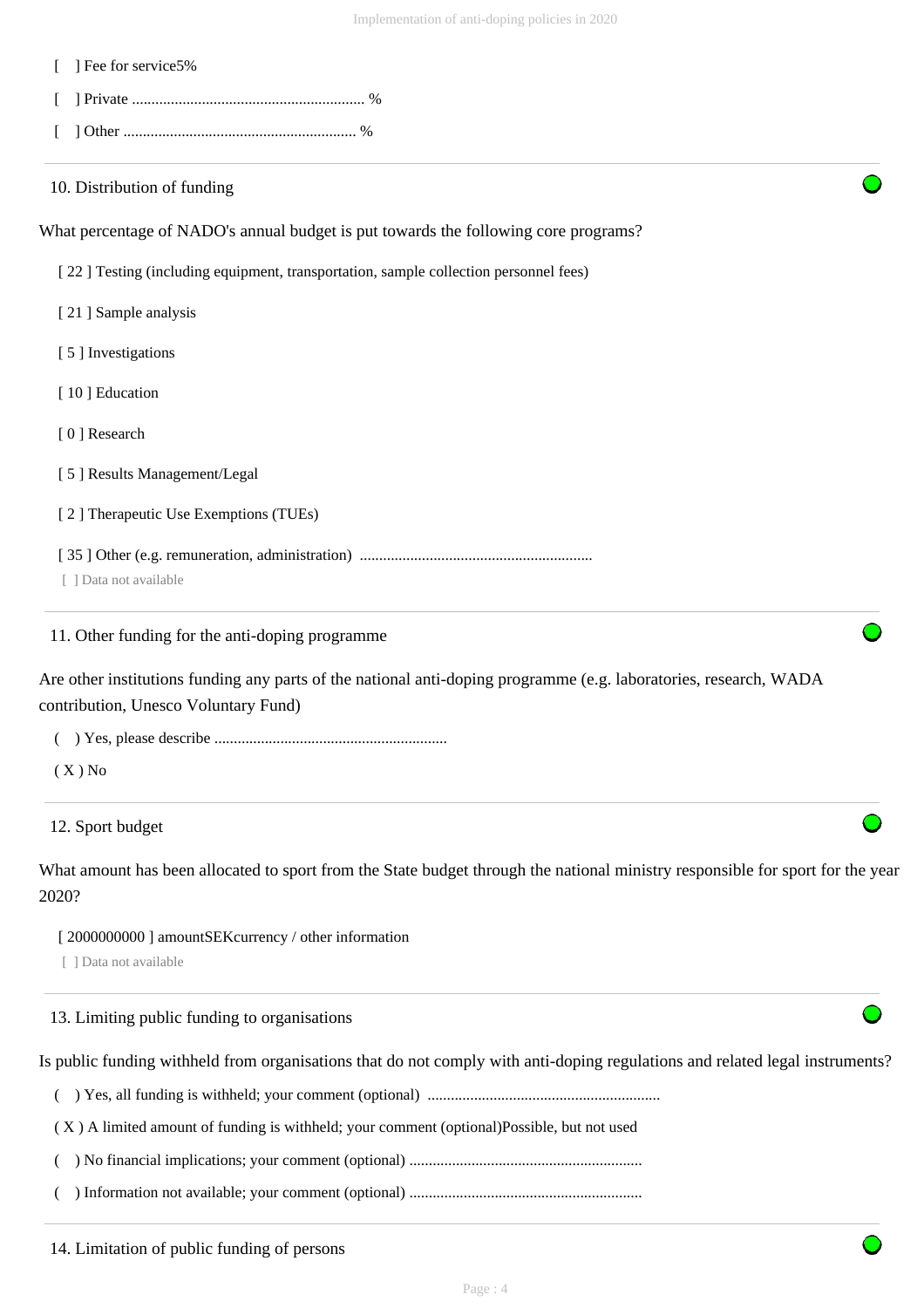Is sport-related financial assistance provided by public authorities withheld from banned athletes or athlete support personnel during the period of their suspension?

( ) Yes, all funding is withheld; your comment (optional) ............................................................

( X ) A limited amount of funding is withheld; your comment (optional)National Federations responsibility

( ) No; your comment (optional) ............................................................

 ( ) Not applicable (no sport-related financial assistance is provided by public authorities to athletes or support personnel); your comment (optional) ............................................................

( ) Information not available; your comment (optional) ............................................................

# 15. Testing programme

Does your country have a national testing programme?

( X ) Yes

( ) No, please explain ............................................................

16. Elements of the testing programme

What elements of the testing program are implemented by the NADO?

[ X ] Risk assessment and test distribution planning (TDP)

[ X ] Registered testing pool

- [ X ] Random selection of athletes
- [ X ] Targeted selection of athletes
- [ X ] In-competition testing
- [X] Out-of-competition testing
- [X] No-advance notice testing
- [X ] Blood testing
- [ X ] Athlete biological passport (ABP) modules
- [ ] Other elements, please specify ............................................................

[ ] If some elements are implemented by another body, please specify which body ............................................................

### 17. Quality certificate

Is your NADO or part of its procedures certified according to a quality standard (such as ISO or any other quality assurance system)?

( X ) Yes, please specify which standard, its scope and validityISO 9001:2015, all activities

- ( ) In progress, please specify ............................................................
- ( ) No. Your comment (optional) ............................................................

18. NADO staff, committee members and other anti-doping specialists

Please outline below how many NADO staff, committees' members and other anti-doping specialists are involved in the coordination and management of your anti-doping programs (except sample collection personnel)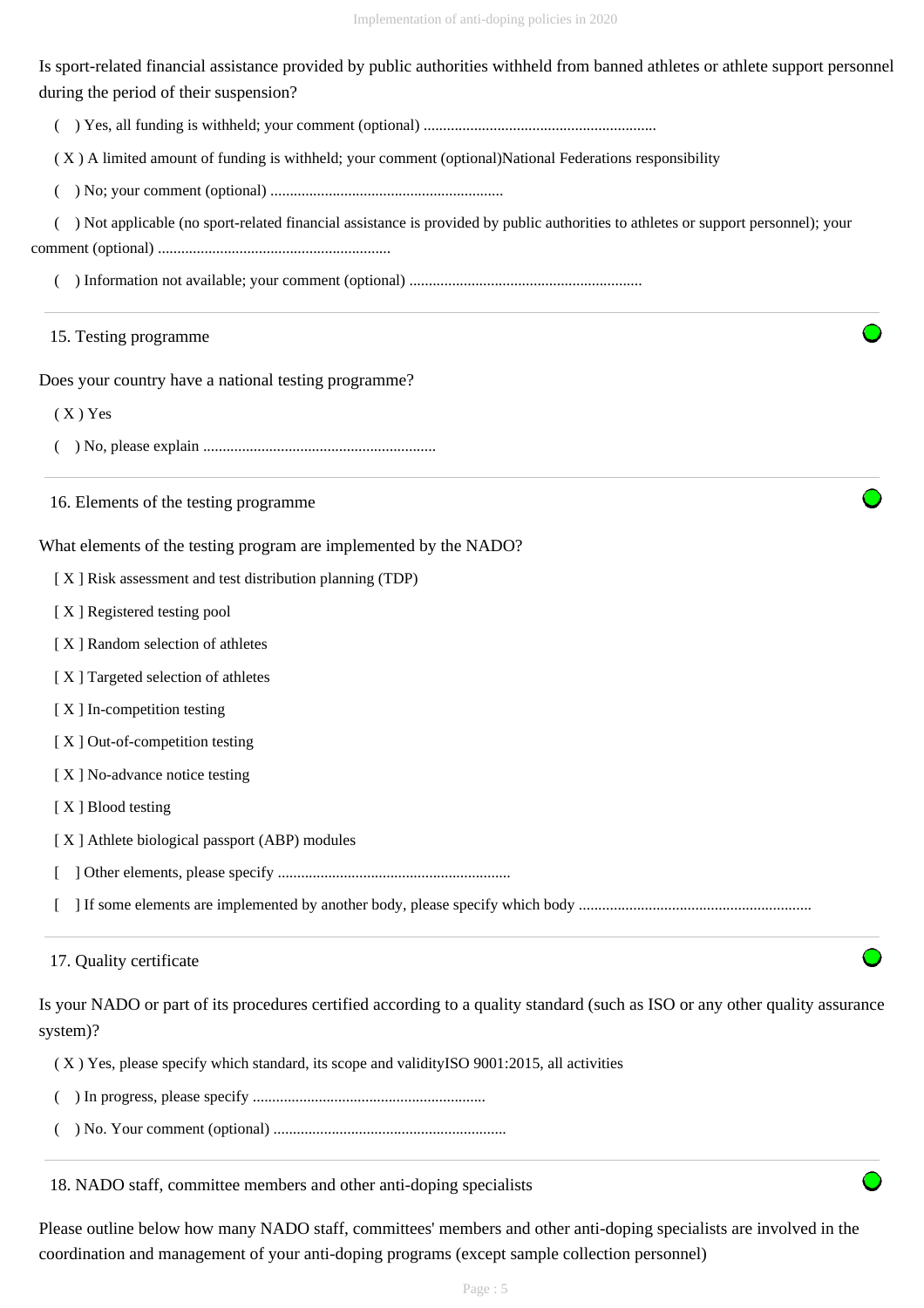Implementation of anti-doping policies in 2020

Min numeric value allowed : 0

#### [ 18 ] staff full time

[ 2 ] staff part time

[8] committees' members (including, but not limited to, members of the disciplinary panels, NADO Board, TUE, education, whereabouts, scientific, athletes, appeals, ethics and/or other committees)

 [ 0 ] other specialists, please describe ............................................................ [ ] Data not available Do you have sample collection personnel (SCP) ? ( X ) Yes, within the NADO ( ) Yes, through a service provider (Delegated third party) ............................................................ ( ) No, please explain ............................................................ How many doping control officers (DCOs), blood control officers (BCOs) and chaperones are in your sample collection personnel programme? Min numeric value allowed : 0 [ 59 ] DCOs; your comment (optional) ............................................................ [ 46 ] BCOs; your comment (optional)Also DCO or Chaperone [ 86 ] Chaperones; your comment (optional) ............................................................ [ ] Data not available Is there a doping control laboratory in your country? [ X ] Yes, accredited or approved by WADA in accordance with the International Standard for Laboratories 19. Sample collection personnel 20. Number of DCOs and BCOs 21. Laboratory

[ ] No, but a preparatory process is in progress to apply for accreditation or approval by WADA

 $\lceil$   $\rceil$  No

# 22. Use of WADA laboratories

Which WADA-accredited or approved laboratories are used for analysis of samples collected by your NADO as a Testing authority within your national testing program in the year 2020? Please list all that applies, including the laboratory in your own country (if you use it) and indicate the percentage of samples analysed in each laboratory. Enter "0", if you don't use this laboratory

|                       | % of NADO samples (estimate) |
|-----------------------|------------------------------|
| <b>ANKARA, TURKEY</b> |                              |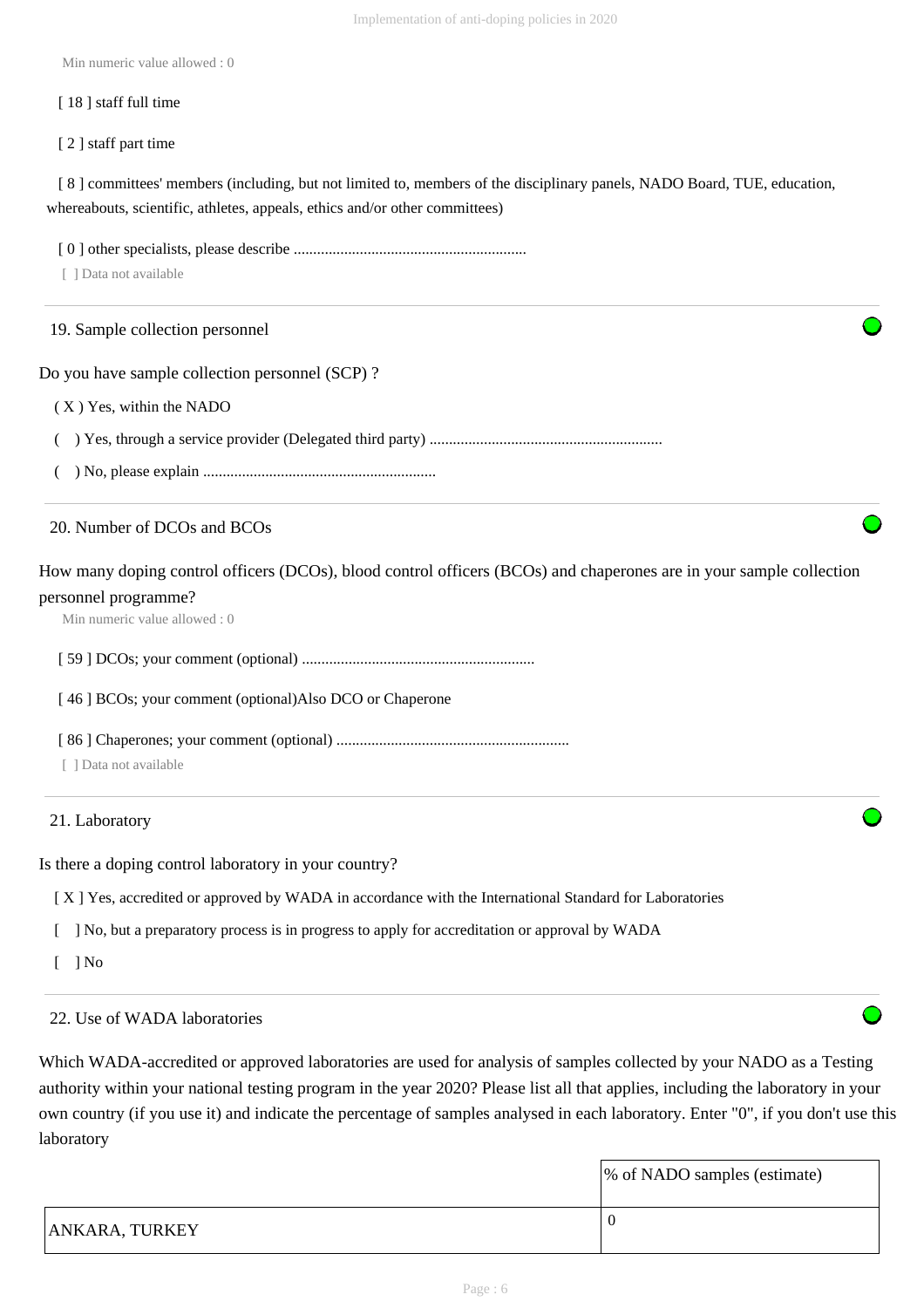| ATHENS, GREECE                    | $\boldsymbol{0}$ |
|-----------------------------------|------------------|
|                                   | $\boldsymbol{0}$ |
| <b>BANGKOK, THAILAND</b>          |                  |
| <b>BARCELONA, SPAIN</b>           | $\boldsymbol{0}$ |
| <b>BEIJING, CHINA</b>             | $\boldsymbol{0}$ |
| <b>BLOEMFONTEIN, SOUTH AFRICA</b> | $\boldsymbol{0}$ |
| <b>BUCHAREST, ROMANIA</b>         | $\boldsymbol{0}$ |
| <b>COLOGNE, GERMANY</b>           | $\boldsymbol{0}$ |
| DOHA, QATAR                       | $\boldsymbol{0}$ |
| GHENT, BELGIUM                    | $\boldsymbol{0}$ |
| HAVANA, CUBA                      | $\boldsymbol{0}$ |
| <b>HELSINKI, FINLAND</b>          | $\boldsymbol{0}$ |
| <b>KREISCHA, GERMANY</b>          | $\boldsymbol{0}$ |
| LAUSANNE, SWITZERLAND             | $\boldsymbol{0}$ |
| LONDON, UNITED KINGDOM            | $\boldsymbol{0}$ |
| LOS ANGELES, USA                  | $\boldsymbol{0}$ |
| <b>MADRID, SPAIN</b>              | $\boldsymbol{0}$ |
| MONTREAL, CANADA                  | $\boldsymbol{0}$ |
| NEW DELHI, INDIA                  | $\boldsymbol{0}$ |
| <b>OSLO, NORWAY</b>               | $\boldsymbol{0}$ |
| PARIS, FRANCE                     | $\boldsymbol{0}$ |
| <b>RIO DE JANEIRO, BRAZIL</b>     | $\boldsymbol{0}$ |
| <b>ROMA, ITALY</b>                | $\boldsymbol{0}$ |
| SALT LAKE CITY, USA               | $\boldsymbol{0}$ |
| SEIBERSDORF, AUSTRIA              | $\boldsymbol{0}$ |
| SEOUL, SOUTH KOREA                | $\boldsymbol{0}$ |
| STOCKHOLM, SWEDEN                 | 100              |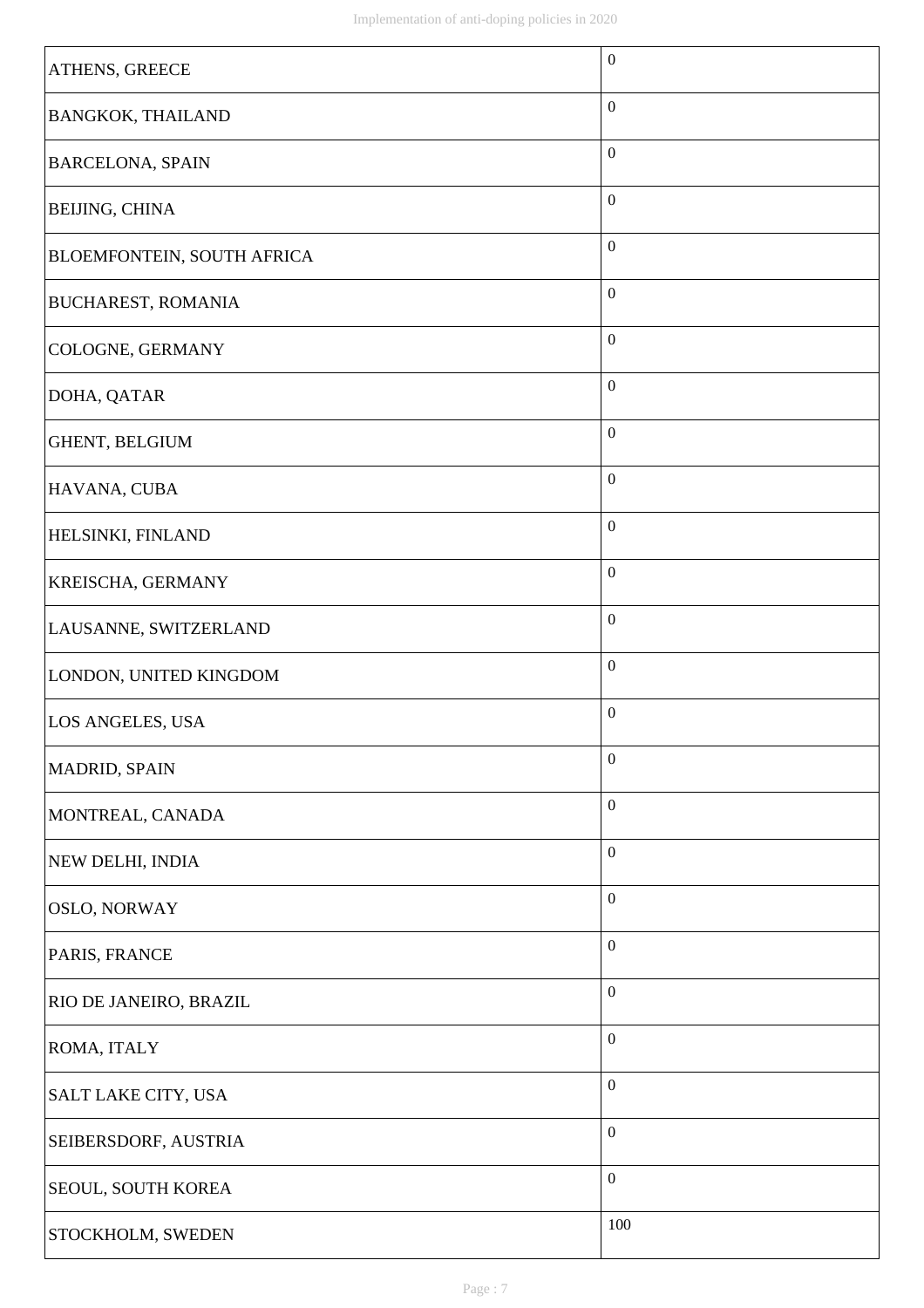| <b>SYDNEY, AUSTRALIA</b> | U |
|--------------------------|---|
| TOKYO, JAPAN             | U |
| <b>WARSAW, POLAND</b>    | U |

[ ] Data not available

# 23. Testing statistics

# How many samples were collected under your national testing program in the year 2020?

|                                                             | Urine | Blood (including ABP) |
|-------------------------------------------------------------|-------|-----------------------|
| In-competition samples<br>Min numeric value allowed: 0      | 1750  | 387                   |
| Out-of-competition samples<br>Min numeric value allowed : 0 | 1047  | 703                   |

[ ] Data not available

# 24. Testing abroad

Did you test athletes under your authority who reside or train abroad (directly or by subcontracting other ADOs or antidoping service providers)?

( X ) Yes; your comment (optional) ............................................................

( ) Not in 2020, but we have authorisation to do so; your comment (optional) ............................................................

( ) No, we do not have authorisation to do so; your comment (optional) ............................................................

25. Disciplinary system

Please describe the disciplinary process for the anti-doping rule violations and application of the T-DO Recommendation on ensuring the independence of hearing panels (bodies) and promoting fair trial in anti-doping cases [T-DO/Rec(2017)01] http://rm.coe.int/recommendation-on-ensuring-the-independence-of-hearing-panels-bodies-a/1680735159

| Has your State established<br>centralised panel/body in<br>charge of all hearing<br>proceedings in anti-doping<br>matters (hearing panel)?                                                       | no  | $\theta$ | $\Omega$ |
|--------------------------------------------------------------------------------------------------------------------------------------------------------------------------------------------------|-----|----------|----------|
| Is the hearing panel<br>independent, and<br>operationally independent<br>from sport movement (i.a.<br>national federations,<br>National Olympic<br>Committee, National<br>Paralympic Committee)? | yes | $\theta$ | $\theta$ |
| Is the hearing panel<br>operationally independent<br>from the government?                                                                                                                        | yes | $\theta$ | $\Omega$ |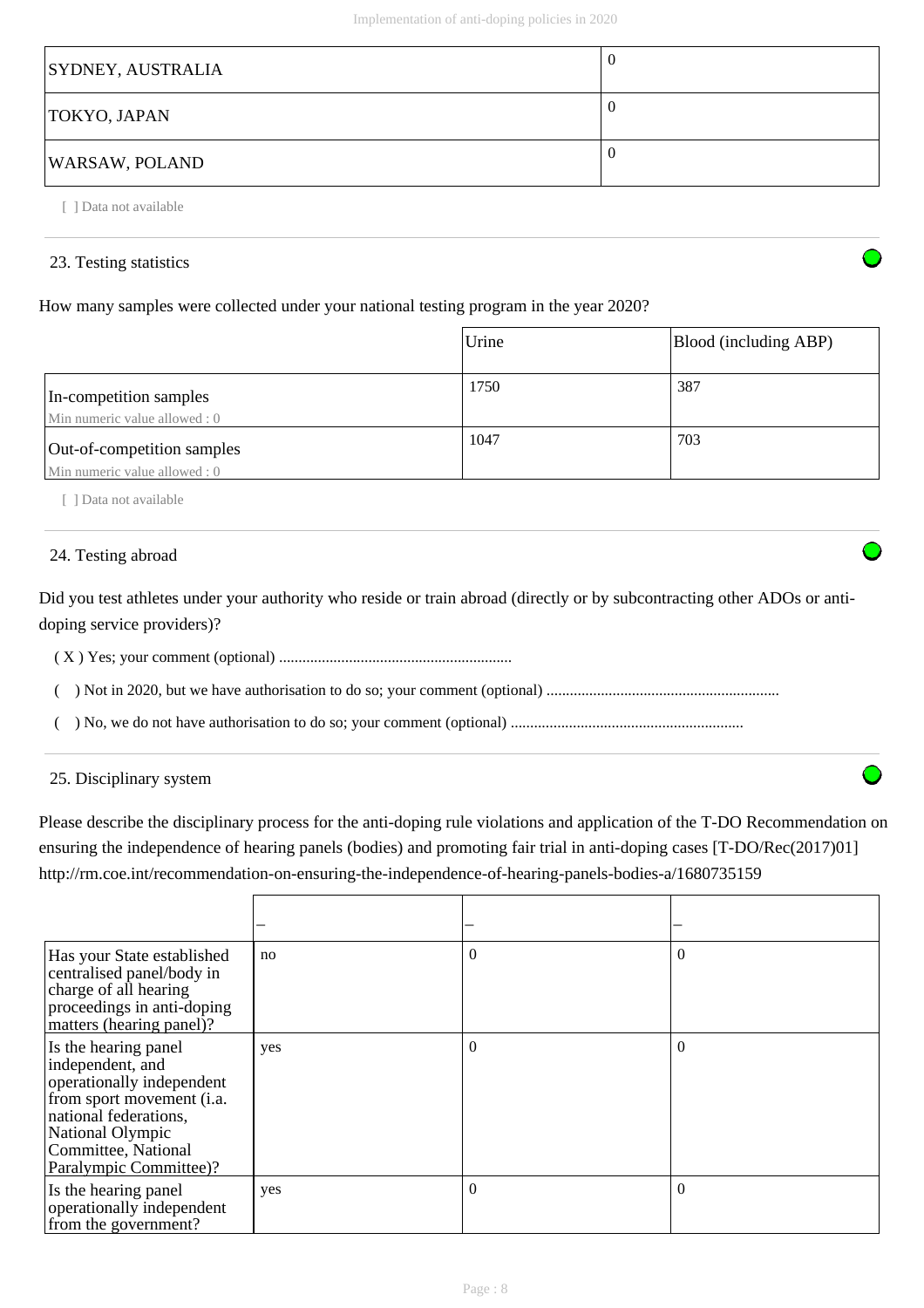| Is the hearing panel<br>operationally independent<br>from the NADO?                                           | yes | $\theta$ | $\Omega$ |
|---------------------------------------------------------------------------------------------------------------|-----|----------|----------|
| Are you aware of T-<br>DO/Rec(2017)01?                                                                        | yes | 0        | $\Omega$ |
| Is the composition of the<br>hearing panel in line with the<br>requirements outlined in T-<br>DO/Rec(2017)01? | yes | $\theta$ | $\theta$ |
| Are the rights of access to<br>justice ensured in accordance<br>with $T\text{-DO/Rec}(2017)01?$               | yes | 0        | 0        |
| Other comments                                                                                                | no  | no       | no       |

[ ] Data not available

## 26. Appeals system

Please describe the process for handling anti-roping rule violations appeals

 Describe, upload documents or add the link to the relevant content There is an operational independent appeal panel inside the Swedish Sports Confederation

[ ] Data not available

27. Anti-doping rule violations (ADRV)

How many anti-doping rule violations cases were initiated in 2020 and how many of these initiated cases resulted in the imposition of a sanction?

|                                                                               | Initiated cases | Cases that resulted in a Cases that resulted in<br>sanction | no sanction |
|-------------------------------------------------------------------------------|-----------------|-------------------------------------------------------------|-------------|
| Presence of a prohibited substance or its                                     | 5               | $\overline{4}$                                              | -1          |
| metabolites or markers in an athlete's sample<br>Min numeric value allowed: 0 |                 |                                                             |             |
| Use or attempted use by an athlete of a                                       | 0               | $\Omega$                                                    | $\Omega$    |
| prohibited substance or a prohibited method<br>Min numeric value allowed: 0   |                 |                                                             |             |
| Evading, refusing or failing to submit to                                     | $\overline{2}$  | $\overline{2}$                                              | $\Omega$    |
| sample collection<br>Min numeric value allowed: 0                             |                 |                                                             |             |
| Whereabouts failures                                                          | $\theta$        | $\Omega$                                                    | $\theta$    |
| Min numeric value allowed: 0                                                  |                 |                                                             |             |
| Tampering or attempted tampering with any                                     | $\Omega$        | $\Omega$                                                    | $\theta$    |
| part of doping control                                                        |                 |                                                             |             |
| Min numeric value allowed: 0                                                  |                 |                                                             |             |
| Possession of prohibited substances and                                       | 0               | $\Omega$                                                    | $\theta$    |
| prohibited methods                                                            |                 |                                                             |             |
| Min numeric value allowed: 0                                                  |                 |                                                             |             |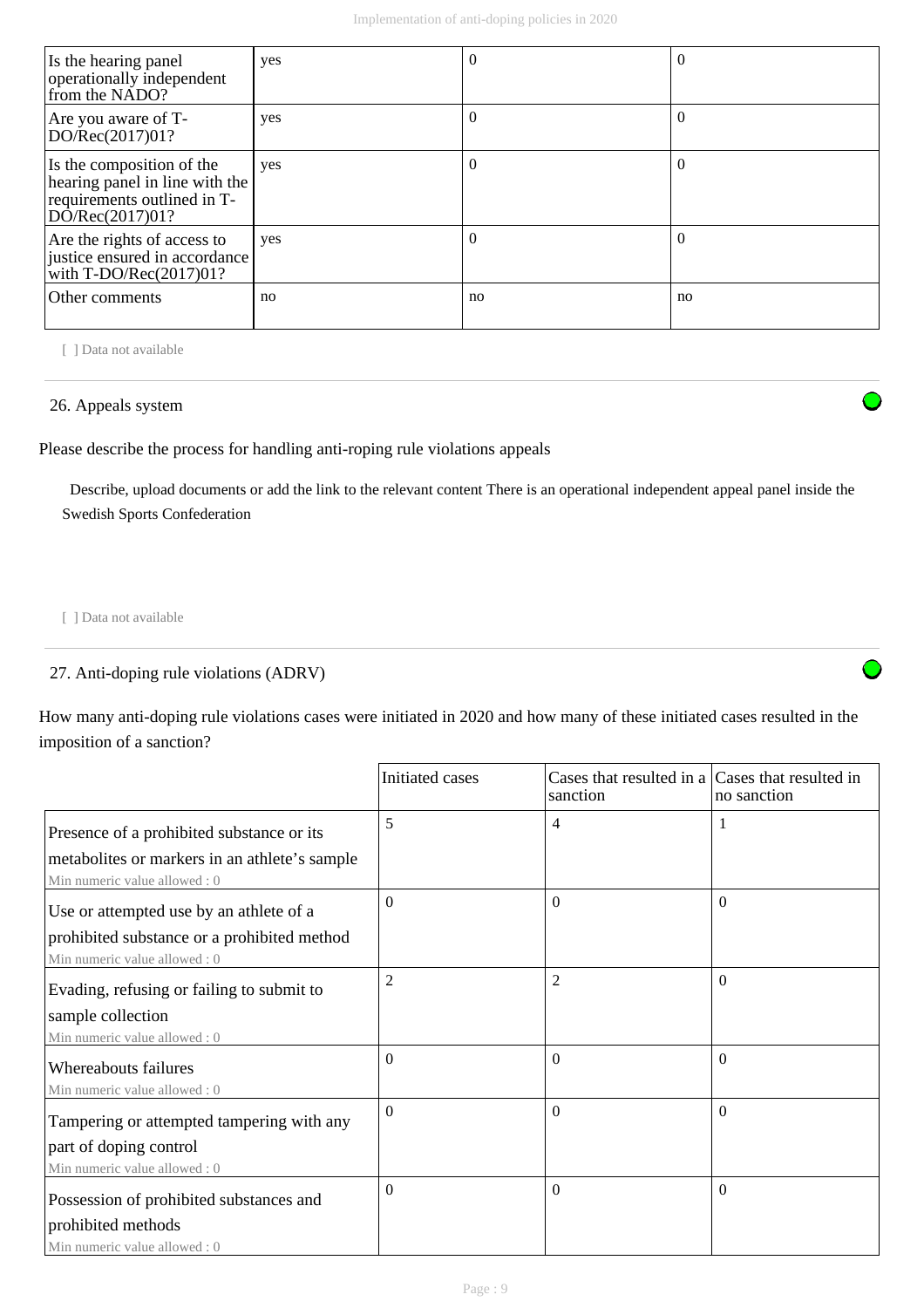| Trafficking or attempted trafficking in any   | $\Omega$ | v        | $\theta$ |
|-----------------------------------------------|----------|----------|----------|
| prohibited substance or prohibited method     |          |          |          |
| Min numeric value allowed: 0                  |          |          |          |
| Administration or attempted administration to | $\Omega$ | 0        | $\theta$ |
| any athlete of any prohibited method or       |          |          |          |
| prohibited substance                          |          |          |          |
| Min numeric value allowed: 0                  |          |          |          |
| Complicity                                    | $\Omega$ | $\theta$ | $\Omega$ |
| Min numeric value allowed: 0                  |          |          |          |
| Prohibited association                        | $\Omega$ | $\theta$ | $\theta$ |
| Min numeric value allowed : 0                 |          |          |          |

[ ] Data not available

#### 28. Whereabouts failures

#### How many of the following whereabouts failures have you registered in 2020?

#### [ 32 ] One missed test or filing failure

#### [ 2 ] Any combination of two missed tests and/or filing failures

[ ] Data not available

#### 29. Co-operation with law enforcement agencies

What measures have been taken to ensure co-operation between NADO and law enforcement agencies in limiting illegal availability of doping substances?

- [ ] Law, please specify ............................................................
- [ ] Agreement, please specify ............................................................

[X] Ad hoc activities, please specify Informal

- [ ] Other, please specify ............................................................
- [ ] None; your comment (optional) ............................................................

#### 30. Sanctions for doping trafficking

Are there specific penalties or sanctions for illegal circulation of doping substances, in addition to those regulating the movement of medicines and narcotics?

- [ X ] Criminal penalties, please specify Swedish Doping Law
- [ ] Financial penalties, please specify ............................................................
- [ ] Administrative or civil sanctions, please specify ............................................................
- [ ] Professional disciplinary actions, please specify ............................................................
- [ ] None of above, please explain ............................................................
- [ ] Not available; your comment (optional) ............................................................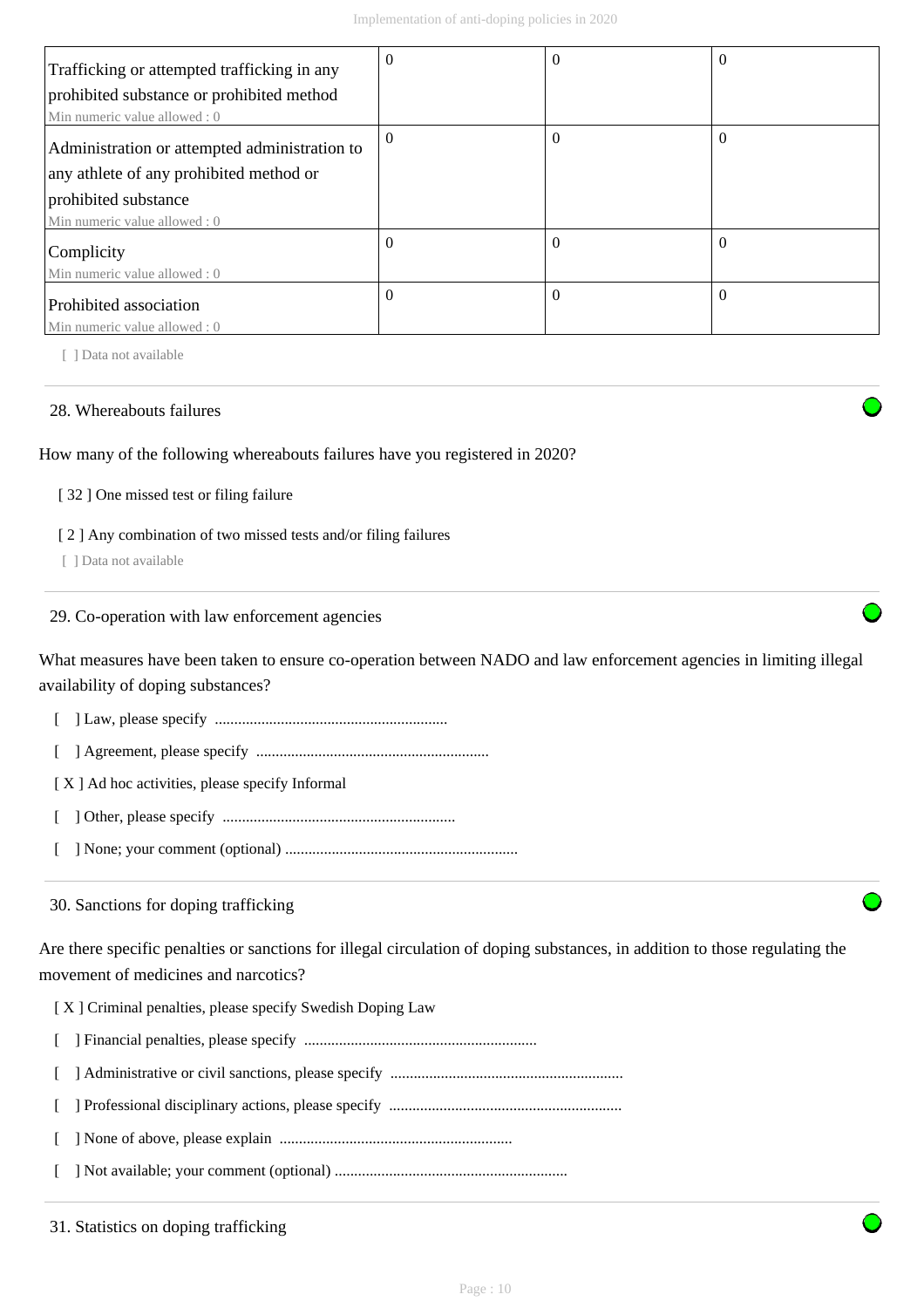| Do law enforcement agencies share data on the seizure of doping substances with the NADO? |  |
|-------------------------------------------------------------------------------------------|--|
|                                                                                           |  |

( ) Yes, please specify how many seizures have been reported in 2020 ............................................................

( X ) No. Your comment (optional)Not allowed

( ) Other, please specify ............................................................

32. Whistleblowers

Is your NADO implementing a whistleblower policy/programme?

( ) Yes; any comment ............................................................

( X ) No, but a preparatory process is in progress to develop a whistleblower policy/programme; any comment

............................................................

( ) No; any comment ............................................................

33. Legal background for Whistleblower policy

If your NADO implements a Whistleblower policy/programme, please describe the legal framework for this programme

[ ] National legislation

[ X ] NADO Rules

[  $\Box$ ] Direct application of WADA Whistleblowing programme/policy and procedure for reporting misconduct

- [ ] Direct application of the rules of one or more international sports organisations, if yes, please list them
- ............................................................

[ ] Other. Please describe ............................................................

[ ] Not applicable

34. Organisation of anti-doping education

Which organisations are involved in implementing anti-doping education programs?

[ X ] National anti-doping organisation

- [ ] Ministry responsible for sport
- [ ] Ministry responsible for education
- [ X ] Ministry responsible for health
- [ ] Other governmental body ............................................................
- [ X ] National sport federations

[X] Regional/municipal sport organisations

[ X ] Universities

[ X ] Schools

[ X ] Sport clubs

[ ] Other bodies ............................................................

35. Anti-doping education themes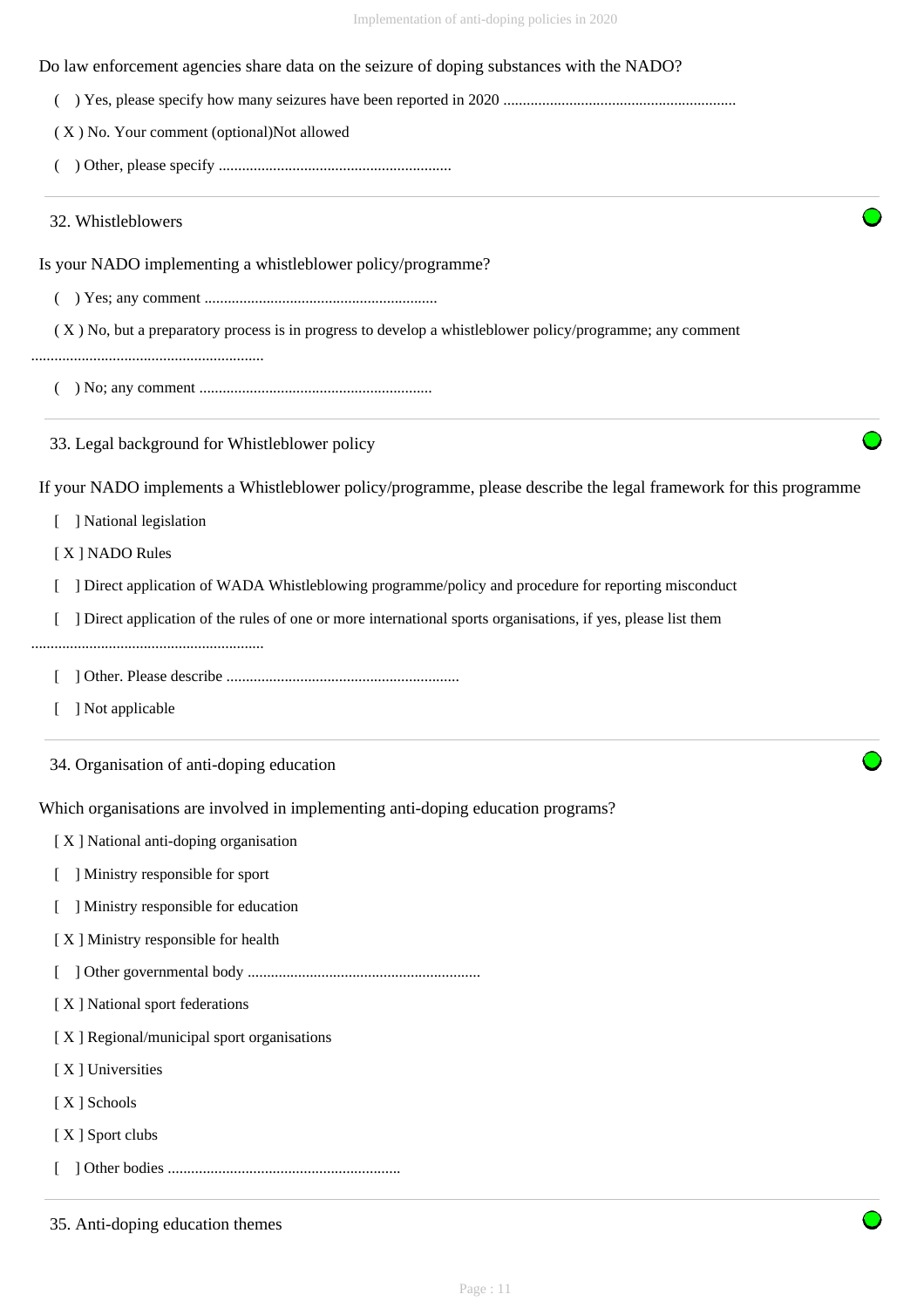## What types of anti-doping message are provided for different target groups?

|                      | elite<br>athletes | young<br>athletes | recreatio<br>nal<br>athletes      | sports<br>officials | coaches                           | medical<br>personne               | school<br>pupils                  | media                             | general<br>public                 | other                             |
|----------------------|-------------------|-------------------|-----------------------------------|---------------------|-----------------------------------|-----------------------------------|-----------------------------------|-----------------------------------|-----------------------------------|-----------------------------------|
| National and         | [X]               | [X]               | [X]                               | [X]                 | $\begin{bmatrix} 1 \end{bmatrix}$ | $\begin{bmatrix} 1 \end{bmatrix}$ | $\begin{bmatrix} 1 \end{bmatrix}$ | $\begin{bmatrix} 1 \end{bmatrix}$ | $\begin{bmatrix} 1 \end{bmatrix}$ | $\begin{bmatrix} 1 \end{bmatrix}$ |
| International anti-  |                   |                   |                                   |                     |                                   |                                   |                                   |                                   |                                   |                                   |
| doping rules         |                   |                   |                                   |                     |                                   |                                   |                                   |                                   |                                   |                                   |
| Harm of doping to    | [X]               | [X]               | [X]                               | [X]                 | $\begin{bmatrix} 1 \end{bmatrix}$ | $\begin{bmatrix} 1 \end{bmatrix}$ | $\begin{bmatrix} 1 \end{bmatrix}$ | $\begin{bmatrix} 1 \end{bmatrix}$ | $\begin{bmatrix} 1 \end{bmatrix}$ | $\begin{bmatrix} 1 \end{bmatrix}$ |
| the spirit of sport  |                   |                   |                                   |                     |                                   |                                   |                                   |                                   |                                   |                                   |
| Athletes and         | [X]               | [X]               | [X]                               | [X]                 | $\begin{bmatrix} 1 \end{bmatrix}$ | $\begin{bmatrix} 1 \end{bmatrix}$ | $\begin{bmatrix} 1 \end{bmatrix}$ | $\begin{bmatrix} 1 \end{bmatrix}$ | $\begin{bmatrix} 1 \end{bmatrix}$ | $\begin{bmatrix} 1 \end{bmatrix}$ |
| athlete support      |                   |                   |                                   |                     |                                   |                                   |                                   |                                   |                                   |                                   |
| personnel's rights   |                   |                   |                                   |                     |                                   |                                   |                                   |                                   |                                   |                                   |
| and responsibilities |                   |                   |                                   |                     |                                   |                                   |                                   |                                   |                                   |                                   |
| Consequences of      | [X]               | [X]               | [X]                               | [X]                 | $\begin{bmatrix} 1 \end{bmatrix}$ | $\begin{bmatrix} 1 \end{bmatrix}$ | $[\ ]$                            | $\begin{bmatrix} 1 \end{bmatrix}$ | $\begin{bmatrix} 1 \end{bmatrix}$ | $[ \ ]$                           |
| doping, including    |                   |                   |                                   |                     |                                   |                                   |                                   |                                   |                                   |                                   |
| sanctions, health    |                   |                   |                                   |                     |                                   |                                   |                                   |                                   |                                   |                                   |
| and social           |                   |                   |                                   |                     |                                   |                                   |                                   |                                   |                                   |                                   |
| consequences         |                   |                   |                                   |                     |                                   |                                   |                                   |                                   |                                   |                                   |
| Substances and       | [X]               | [X]               | [X]                               | [X]                 | $\begin{bmatrix} 1 \end{bmatrix}$ | $\begin{bmatrix} 1 \end{bmatrix}$ | $\begin{bmatrix} 1 \end{bmatrix}$ | $\begin{bmatrix} 1 \end{bmatrix}$ | $\begin{bmatrix} 1 \end{bmatrix}$ | $\begin{bmatrix} 1 \end{bmatrix}$ |
| methods on the       |                   |                   |                                   |                     |                                   |                                   |                                   |                                   |                                   |                                   |
| Prohibited List      |                   |                   |                                   |                     |                                   |                                   |                                   |                                   |                                   |                                   |
| Doping control       | [X]               | [X]               | [X]                               | [X]                 | $\begin{bmatrix} 1 \end{bmatrix}$ | $\begin{bmatrix} 1 \end{bmatrix}$ | $[\ ]$                            | $\begin{bmatrix} 1 \end{bmatrix}$ | $\begin{bmatrix} 1 \end{bmatrix}$ | $[\ ]$                            |
| procedures           |                   |                   |                                   |                     |                                   |                                   |                                   |                                   |                                   |                                   |
| Therapeutic use      | [X]               | [X]               | [X]                               | [X]                 | $\begin{bmatrix} 1 \end{bmatrix}$ | $\begin{bmatrix} 1 \end{bmatrix}$ | $\begin{bmatrix} 1 \end{bmatrix}$ | $\begin{bmatrix} 1 \end{bmatrix}$ | $\begin{bmatrix} 1 \end{bmatrix}$ | $\begin{bmatrix} 1 \end{bmatrix}$ |
| exemptions           |                   |                   |                                   |                     |                                   |                                   |                                   |                                   |                                   |                                   |
| (TUEs)               |                   |                   |                                   |                     |                                   |                                   |                                   |                                   |                                   |                                   |
| Applicable           | [X]               | [X]               | $\begin{bmatrix} 1 \end{bmatrix}$ | [X]                 | $\begin{bmatrix} 1 \end{bmatrix}$ | $\begin{bmatrix} 1 \end{bmatrix}$ | $\begin{bmatrix} 1 \end{bmatrix}$ | $\begin{bmatrix} 1 \end{bmatrix}$ | $\begin{bmatrix} 1 \end{bmatrix}$ | $[\ ]$                            |
| whereabouts          |                   |                   |                                   |                     |                                   |                                   |                                   |                                   |                                   |                                   |
| requirements         |                   |                   |                                   |                     |                                   |                                   |                                   |                                   |                                   |                                   |

# 36. Nutritional supplements

What measures have been taken to address the problems related to nutritional supplements in sport?

- [ ] Restrict availability
- [ ] Control of production
- [ ] Provide quality assurance
- [ ] Comprehensive labelling
- [ ] Limit advertising and promotion
- [ X ] Educational and informational measures
- [ ] Other, please specify: ............................................................

<sup>37.</sup> Anti-doping research